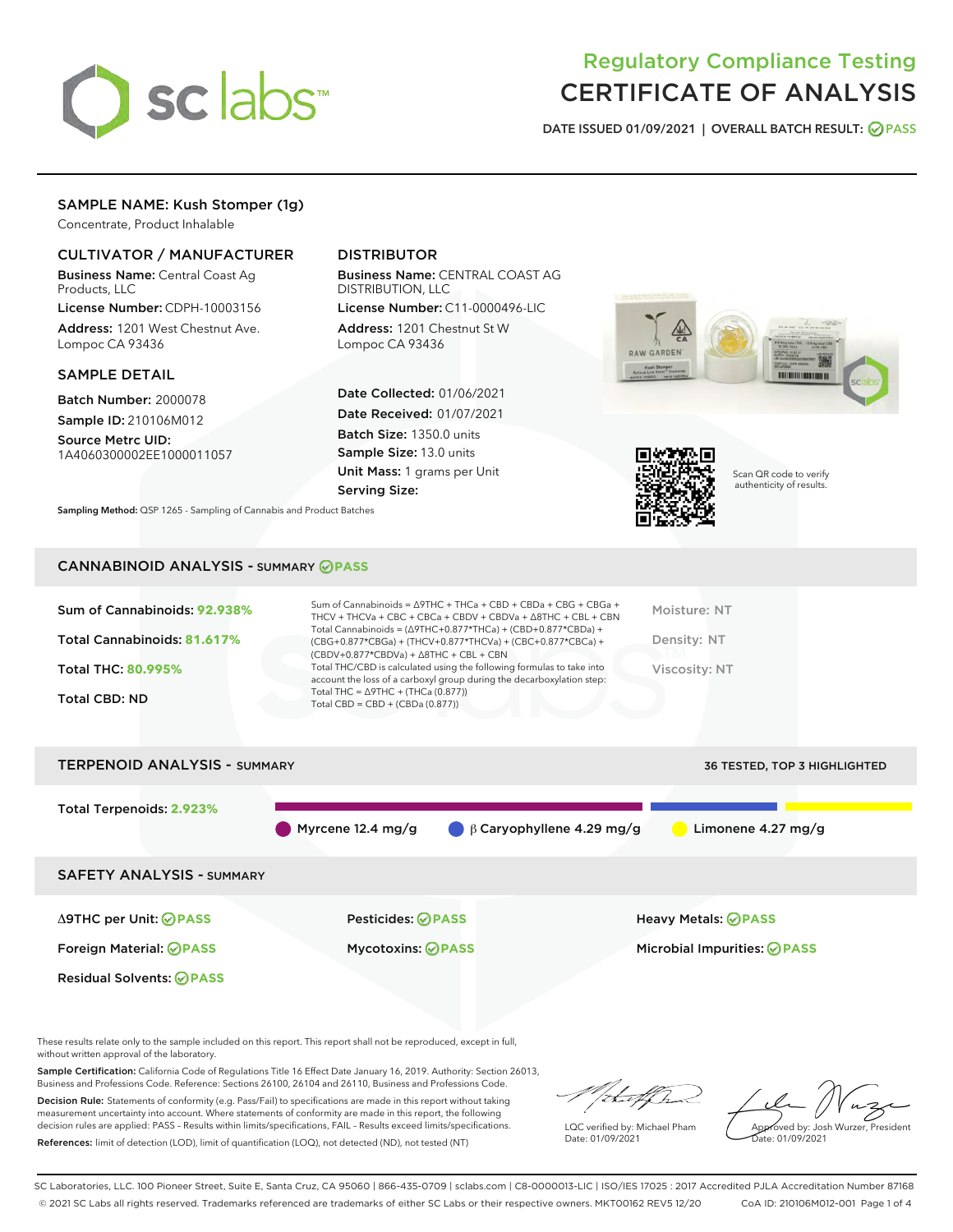# **sc labs**™

# Regulatory Compliance Testing CERTIFICATE OF ANALYSIS

KUSH STOMPER (1G) | DATE ISSUED 01/09/2021 | OVERALL BATCH RESULT: @ PASS



## CANNABINOID TEST RESULTS - 01/07/2021 2 PASS

Tested by high-performance liquid chromatography with diode-array detection (HPLC-DAD). **Method:** QSP 1157 - Analysis of Cannabinoids by HPLC-DAD

## TOTAL CANNABINOIDS: **81.617%**

Total Cannabinoids (Total THC) + (Total CBD) + (Total CBG) + (Total THCV) + (Total CBC) + (Total CBDV) + ∆8THC + CBL + CBN

TOTAL THC: **80.995%** Total THC (∆9THC+0.877\*THCa)

TOTAL CBD: ND

Total CBD (CBD+0.877\*CBDa)

TOTAL CBG: 0.14% Total CBG (CBG+0.877\*CBGa) TOTAL THCV: 0.322%

Total THCV (THCV+0.877\*THCVa)

TOTAL CBC: 0.16% Total CBC (CBC+0.877\*CBCa)

TOTAL CBDV: ND Total CBDV (CBDV+0.877\*CBDVa)

| <b>COMPOUND</b>  | LOD/LOQ<br>(mg/g)          | <b>MEASUREMENT</b><br><b>UNCERTAINTY</b><br>(mg/g) | <b>RESULT</b><br>(mg/g) | <b>RESULT</b><br>(%) |
|------------------|----------------------------|----------------------------------------------------|-------------------------|----------------------|
| <b>THCa</b>      | 0.05/0.14                  | ±23.471                                            | 913.27                  | 91.327               |
| <b>A9THC</b>     | 0.06 / 0.26                | ±0.310                                             | 9.01                    | 0.901                |
| <b>THCVa</b>     | 0.07/0.20                  | ±0.175                                             | 3.67                    | 0.367                |
| <b>CBCa</b>      | 0.07/0.28                  | ±0.089                                             | 1.83                    | 0.183                |
| <b>CBGa</b>      | 0.1 / 0.2                  | ±0.08                                              | 1.6                     | 0.16                 |
| $\triangle$ 8THC | 0.1/0.4                    | N/A                                                | <b>ND</b>               | <b>ND</b>            |
| <b>THCV</b>      | 0.1/0.2                    | N/A                                                | <b>ND</b>               | <b>ND</b>            |
| <b>CBD</b>       | 0.07/0.29                  | N/A                                                | <b>ND</b>               | <b>ND</b>            |
| <b>CBDa</b>      | 0.02/0.19                  | N/A                                                | <b>ND</b>               | <b>ND</b>            |
| <b>CBDV</b>      | 0.04 / 0.15                | N/A                                                | <b>ND</b>               | <b>ND</b>            |
| <b>CBDVa</b>     | 0.03/0.53                  | N/A                                                | <b>ND</b>               | <b>ND</b>            |
| <b>CBG</b>       | 0.06/0.19                  | N/A                                                | <b>ND</b>               | <b>ND</b>            |
| <b>CBL</b>       | 0.06 / 0.24                | N/A                                                | <b>ND</b>               | <b>ND</b>            |
| <b>CBN</b>       | 0.1/0.3                    | N/A                                                | <b>ND</b>               | <b>ND</b>            |
| <b>CBC</b>       | 0.2 / 0.5                  | N/A                                                | <b>ND</b>               | <b>ND</b>            |
|                  | <b>SUM OF CANNABINOIDS</b> |                                                    | 929.38 mg/g             | 92.938%              |

#### **UNIT MASS: 1 grams per Unit**

| ∆9THC per Unit                                                                            | 1100 per-package limit | 9.01 mg/unit   | <b>PASS</b> |  |  |
|-------------------------------------------------------------------------------------------|------------------------|----------------|-------------|--|--|
| <b>Total THC per Unit</b>                                                                 |                        | 809.95 mg/unit |             |  |  |
| <b>CBD per Unit</b>                                                                       |                        | <b>ND</b>      |             |  |  |
| <b>Total CBD per Unit</b>                                                                 |                        | <b>ND</b>      |             |  |  |
| Sum of Cannabinoids<br>per Unit                                                           |                        | 929.38 mg/unit |             |  |  |
| <b>Total Cannabinoids</b><br>per Unit                                                     |                        | 816.17 mg/unit |             |  |  |
| <b>MOISTURE TEST RESULT</b><br><b>VISCOSITY TEST RESULT</b><br><b>DENSITY TEST RESULT</b> |                        |                |             |  |  |

Not Tested

Not Tested

Not Tested

#### TERPENOID TEST RESULTS - 01/09/2021

Terpene analysis utilizing gas chromatography-flame ionization detection (GC-FID). Terpenes are the aromatic compounds that endow cannabis with their unique scent and effect. Following are the primary terpenes detected. **Method:** QSP 1192 - Analysis of Terpenoids by GC-FID

| <b>COMPOUND</b>         | LOD/LOQ<br>(mg/g) | <b>MEASUREMENT</b><br><b>UNCERTAINTY</b><br>(mg/g) | <b>RESULT</b><br>(mg/g)                         | <b>RESULT</b><br>(%) |
|-------------------------|-------------------|----------------------------------------------------|-------------------------------------------------|----------------------|
| <b>Myrcene</b>          | 0.1 / 0.2         | ±1.00                                              | 12.4                                            | 1.24                 |
| $\beta$ Caryophyllene   | 0.04 / 0.11       | ±0.203                                             | 4.29                                            | 0.429                |
| Limonene                | 0.04 / 0.12       | ±0.157                                             | 4.27                                            | 0.427                |
| $\alpha$ Pinene         | 0.04 / 0.13       | ±0.105                                             | 1.61                                            | 0.161                |
| Linalool                | 0.04 / 0.1        | ±0.07                                              | 1.4                                             | 0.14                 |
| $\beta$ Pinene          | 0.1 / 0.2         | ±0.10                                              | 1.3                                             | 0.13                 |
| $\alpha$ Humulene       | 0.03 / 0.08       | ±0.039                                             | 1.19                                            | 0.119                |
| Terpinolene             | 0.04 / 0.1        | ±0.05                                              | 0.8                                             | 0.08                 |
| Fenchol                 | 0.1 / 0.2         | ±0.03                                              | 0.6                                             | 0.06                 |
| Terpineol               | 0.03 / 0.1        | ±0.06                                              | 0.6                                             | 0.06                 |
| Ocimene                 | 0.05 / 0.1        | ±0.04                                              | 0.3                                             | 0.03                 |
| Valencene               | 0.02 / 0.06       | ±0.005                                             | 0.26                                            | 0.026                |
| Guaiol                  | 0.04 / 0.13       | ±0.012                                             | 0.21                                            | 0.021                |
| Camphene                | 0.1 / 0.2         | N/A                                                | <loq< th=""><th><loq< th=""></loq<></th></loq<> | <loq< th=""></loq<>  |
| <b>Borneol</b>          | 0.1 / 0.3         | N/A                                                | <loq< th=""><th><loq< th=""></loq<></th></loq<> | <loq< th=""></loq<>  |
| Caryophyllene<br>Oxide  | 0.1 / 0.2         | N/A                                                | <loq< th=""><th><loq< th=""></loq<></th></loq<> | <loq< th=""></loq<>  |
| $\alpha$ Bisabolol      | 0.1 / 0.2         | N/A                                                | <loq< th=""><th><loq< th=""></loq<></th></loq<> | <loq< th=""></loq<>  |
| Sabinene                | 0.1 / 0.2         | N/A                                                | <b>ND</b>                                       | <b>ND</b>            |
| $\alpha$ Phellandrene   | 0.1 / 0.2         | N/A                                                | <b>ND</b>                                       | <b>ND</b>            |
| 3 Carene                | 0.1 / 0.2         | N/A                                                | <b>ND</b>                                       | ND                   |
| $\alpha$ Terpinene      | 0.1 / 0.2         | N/A                                                | <b>ND</b>                                       | <b>ND</b>            |
| Eucalyptol              | 0.1 / 0.2         | N/A                                                | <b>ND</b>                                       | <b>ND</b>            |
| $\gamma$ Terpinene      | 0.1 / 0.2         | N/A                                                | <b>ND</b>                                       | <b>ND</b>            |
| Sabinene Hydrate        | 0.1 / 0.2         | N/A                                                | ND                                              | <b>ND</b>            |
| Fenchone                | 0.1 / 0.2         | N/A                                                | <b>ND</b>                                       | <b>ND</b>            |
| (-)-Isopulegol          | 0.03 / 0.08       | N/A                                                | <b>ND</b>                                       | ND                   |
| Camphor                 | 0.1 / 0.3         | N/A                                                | ND                                              | <b>ND</b>            |
| <b>Isoborneol</b>       | 0.1 / 0.2         | N/A                                                | <b>ND</b>                                       | <b>ND</b>            |
| Menthol                 | 0.04 / 0.1        | N/A                                                | <b>ND</b>                                       | <b>ND</b>            |
| Nerol                   | 0.05 / 0.1        | N/A                                                | <b>ND</b>                                       | <b>ND</b>            |
| R-(+)-Pulegone          | 0.04 / 0.1        | N/A                                                | ND                                              | ND                   |
| Geraniol                | 0.04 / 0.11       | N/A                                                | ND                                              | ND                   |
| <b>Geranyl Acetate</b>  | 0.03 / 0.10       | N/A                                                | ND                                              | ND                   |
| $\alpha$ Cedrene        | 0.03 / 0.10       | N/A                                                | ND                                              | ND                   |
| Nerolidol               | 0.03 / 0.09       | N/A                                                | ND                                              | <b>ND</b>            |
| Cedrol                  | 0.1 / 0.2         | N/A                                                | <b>ND</b>                                       | ND                   |
| <b>TOTAL TERPENOIDS</b> |                   |                                                    | 29.23 mg/g                                      | 2.923%               |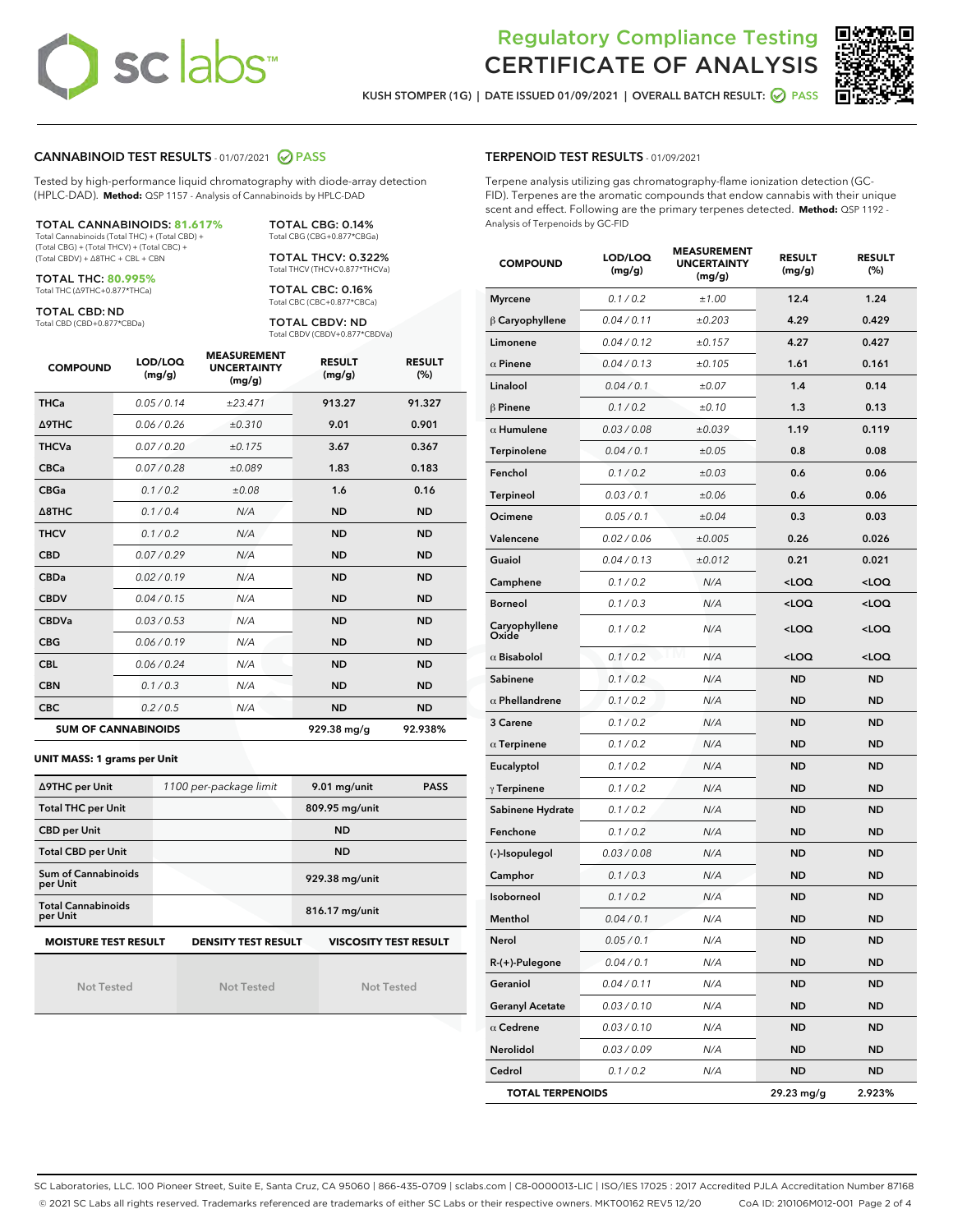# **sc** labs™

# Regulatory Compliance Testing CERTIFICATE OF ANALYSIS



KUSH STOMPER (1G) | DATE ISSUED 01/09/2021 | OVERALL BATCH RESULT: @ PASS

## CATEGORY 1 PESTICIDE TEST RESULTS - 01/08/2021 @ PASS

Pesticide and plant growth regulator analysis utilizing high-performance liquid chromatography-mass spectrometry (HPLC-MS) or gas chromatography-mass spectrometry (GC-MS). \*GC-MS utilized where indicated. **Method:** QSP 1212 - Analysis of Pesticides and Mycotoxins by LC-MS or QSP 1213 - Analysis of Pesticides by GC-MS

| 0.03/0.09<br><b>ND</b><br>Aldicarb<br>$>$ LOD<br>N/A<br><b>PASS</b><br>Carbofuran<br>0.01/0.04<br><b>ND</b><br><b>PASS</b><br>$>$ LOD<br>N/A<br>Chlordane*<br>0.03 / 0.08<br>N/A<br><b>ND</b><br><b>PASS</b><br>$\ge$ LOD<br>Chlorfenapyr*<br>0.03/0.10<br><b>ND</b><br><b>PASS</b><br>$\ge$ LOD<br>N/A<br>N/A<br><b>ND</b><br><b>PASS</b><br>Chlorpyrifos<br>0.02 / 0.06<br>$\ge$ LOD<br>Coumaphos<br>0.02 / 0.06<br>N/A<br><b>ND</b><br><b>PASS</b><br>$\ge$ LOD<br>Daminozide<br>0.03/0.10<br>N/A<br><b>ND</b><br><b>PASS</b><br>$\ge$ LOD<br><b>DDVP</b><br>0.02/0.07<br>$>$ LOD<br><b>ND</b><br><b>PASS</b><br>N/A<br>(Dichlorvos)<br>Dimethoate<br>0.02/0.07<br>$>$ LOD<br>N/A<br><b>ND</b><br><b>PASS</b><br><b>ND</b><br><b>PASS</b><br>Ethoprop(hos)<br>0.03 / 0.08<br>$\ge$ LOD<br>N/A<br>0.02 / 0.05<br>N/A<br><b>ND</b><br><b>PASS</b><br>Etofenprox<br>$\ge$ LOD<br>Fenoxycarb<br>0.02/0.06<br>N/A<br><b>ND</b><br><b>PASS</b><br>$\ge$ LOD<br>0.02 / 0.06<br><b>ND</b><br><b>PASS</b><br>Fipronil<br>$\ge$ LOD<br>N/A<br>Imazalil<br>0.02 / 0.06<br>$\ge$ LOD<br>N/A<br><b>ND</b><br><b>PASS</b><br>Methiocarb<br>0.02 / 0.06<br><b>PASS</b><br>$\ge$ LOD<br>N/A<br><b>ND</b><br>Methyl<br>0.03/0.10<br>$\ge$ LOD<br>N/A<br><b>ND</b><br><b>PASS</b><br>parathion<br>0.03/0.09<br><b>ND</b><br><b>Mevinphos</b><br>$\ge$ LOD<br>N/A<br><b>PASS</b><br>Paclobutrazol<br>0.02 / 0.05<br>$\ge$ LOD<br>N/A<br><b>ND</b><br><b>PASS</b><br>0.02 / 0.06<br>$\ge$ LOD<br>N/A<br><b>ND</b><br><b>PASS</b><br>Propoxur<br>Spiroxamine<br>0.02 / 0.05<br>$\ge$ LOD<br>N/A<br><b>ND</b><br><b>PASS</b><br>0.03/0.07<br><b>ND</b><br><b>PASS</b><br><b>Thiacloprid</b><br>$\ge$ LOD<br>N/A | <b>COMPOUND</b> | LOD/LOQ<br>$(\mu g/g)$ | <b>ACTION</b><br>LIMIT<br>$(\mu g/g)$ | <b>MEASUREMENT</b><br><b>UNCERTAINTY</b><br>$(\mu g/g)$ | <b>RESULT</b><br>$(\mu g/g)$ | <b>RESULT</b> |
|----------------------------------------------------------------------------------------------------------------------------------------------------------------------------------------------------------------------------------------------------------------------------------------------------------------------------------------------------------------------------------------------------------------------------------------------------------------------------------------------------------------------------------------------------------------------------------------------------------------------------------------------------------------------------------------------------------------------------------------------------------------------------------------------------------------------------------------------------------------------------------------------------------------------------------------------------------------------------------------------------------------------------------------------------------------------------------------------------------------------------------------------------------------------------------------------------------------------------------------------------------------------------------------------------------------------------------------------------------------------------------------------------------------------------------------------------------------------------------------------------------------------------------------------------------------------------------------------------------------------------------------------------------------------------------------------|-----------------|------------------------|---------------------------------------|---------------------------------------------------------|------------------------------|---------------|
|                                                                                                                                                                                                                                                                                                                                                                                                                                                                                                                                                                                                                                                                                                                                                                                                                                                                                                                                                                                                                                                                                                                                                                                                                                                                                                                                                                                                                                                                                                                                                                                                                                                                                              |                 |                        |                                       |                                                         |                              |               |
|                                                                                                                                                                                                                                                                                                                                                                                                                                                                                                                                                                                                                                                                                                                                                                                                                                                                                                                                                                                                                                                                                                                                                                                                                                                                                                                                                                                                                                                                                                                                                                                                                                                                                              |                 |                        |                                       |                                                         |                              |               |
|                                                                                                                                                                                                                                                                                                                                                                                                                                                                                                                                                                                                                                                                                                                                                                                                                                                                                                                                                                                                                                                                                                                                                                                                                                                                                                                                                                                                                                                                                                                                                                                                                                                                                              |                 |                        |                                       |                                                         |                              |               |
|                                                                                                                                                                                                                                                                                                                                                                                                                                                                                                                                                                                                                                                                                                                                                                                                                                                                                                                                                                                                                                                                                                                                                                                                                                                                                                                                                                                                                                                                                                                                                                                                                                                                                              |                 |                        |                                       |                                                         |                              |               |
|                                                                                                                                                                                                                                                                                                                                                                                                                                                                                                                                                                                                                                                                                                                                                                                                                                                                                                                                                                                                                                                                                                                                                                                                                                                                                                                                                                                                                                                                                                                                                                                                                                                                                              |                 |                        |                                       |                                                         |                              |               |
|                                                                                                                                                                                                                                                                                                                                                                                                                                                                                                                                                                                                                                                                                                                                                                                                                                                                                                                                                                                                                                                                                                                                                                                                                                                                                                                                                                                                                                                                                                                                                                                                                                                                                              |                 |                        |                                       |                                                         |                              |               |
|                                                                                                                                                                                                                                                                                                                                                                                                                                                                                                                                                                                                                                                                                                                                                                                                                                                                                                                                                                                                                                                                                                                                                                                                                                                                                                                                                                                                                                                                                                                                                                                                                                                                                              |                 |                        |                                       |                                                         |                              |               |
|                                                                                                                                                                                                                                                                                                                                                                                                                                                                                                                                                                                                                                                                                                                                                                                                                                                                                                                                                                                                                                                                                                                                                                                                                                                                                                                                                                                                                                                                                                                                                                                                                                                                                              |                 |                        |                                       |                                                         |                              |               |
|                                                                                                                                                                                                                                                                                                                                                                                                                                                                                                                                                                                                                                                                                                                                                                                                                                                                                                                                                                                                                                                                                                                                                                                                                                                                                                                                                                                                                                                                                                                                                                                                                                                                                              |                 |                        |                                       |                                                         |                              |               |
|                                                                                                                                                                                                                                                                                                                                                                                                                                                                                                                                                                                                                                                                                                                                                                                                                                                                                                                                                                                                                                                                                                                                                                                                                                                                                                                                                                                                                                                                                                                                                                                                                                                                                              |                 |                        |                                       |                                                         |                              |               |
|                                                                                                                                                                                                                                                                                                                                                                                                                                                                                                                                                                                                                                                                                                                                                                                                                                                                                                                                                                                                                                                                                                                                                                                                                                                                                                                                                                                                                                                                                                                                                                                                                                                                                              |                 |                        |                                       |                                                         |                              |               |
|                                                                                                                                                                                                                                                                                                                                                                                                                                                                                                                                                                                                                                                                                                                                                                                                                                                                                                                                                                                                                                                                                                                                                                                                                                                                                                                                                                                                                                                                                                                                                                                                                                                                                              |                 |                        |                                       |                                                         |                              |               |
|                                                                                                                                                                                                                                                                                                                                                                                                                                                                                                                                                                                                                                                                                                                                                                                                                                                                                                                                                                                                                                                                                                                                                                                                                                                                                                                                                                                                                                                                                                                                                                                                                                                                                              |                 |                        |                                       |                                                         |                              |               |
|                                                                                                                                                                                                                                                                                                                                                                                                                                                                                                                                                                                                                                                                                                                                                                                                                                                                                                                                                                                                                                                                                                                                                                                                                                                                                                                                                                                                                                                                                                                                                                                                                                                                                              |                 |                        |                                       |                                                         |                              |               |
|                                                                                                                                                                                                                                                                                                                                                                                                                                                                                                                                                                                                                                                                                                                                                                                                                                                                                                                                                                                                                                                                                                                                                                                                                                                                                                                                                                                                                                                                                                                                                                                                                                                                                              |                 |                        |                                       |                                                         |                              |               |
|                                                                                                                                                                                                                                                                                                                                                                                                                                                                                                                                                                                                                                                                                                                                                                                                                                                                                                                                                                                                                                                                                                                                                                                                                                                                                                                                                                                                                                                                                                                                                                                                                                                                                              |                 |                        |                                       |                                                         |                              |               |
|                                                                                                                                                                                                                                                                                                                                                                                                                                                                                                                                                                                                                                                                                                                                                                                                                                                                                                                                                                                                                                                                                                                                                                                                                                                                                                                                                                                                                                                                                                                                                                                                                                                                                              |                 |                        |                                       |                                                         |                              |               |
|                                                                                                                                                                                                                                                                                                                                                                                                                                                                                                                                                                                                                                                                                                                                                                                                                                                                                                                                                                                                                                                                                                                                                                                                                                                                                                                                                                                                                                                                                                                                                                                                                                                                                              |                 |                        |                                       |                                                         |                              |               |
|                                                                                                                                                                                                                                                                                                                                                                                                                                                                                                                                                                                                                                                                                                                                                                                                                                                                                                                                                                                                                                                                                                                                                                                                                                                                                                                                                                                                                                                                                                                                                                                                                                                                                              |                 |                        |                                       |                                                         |                              |               |
|                                                                                                                                                                                                                                                                                                                                                                                                                                                                                                                                                                                                                                                                                                                                                                                                                                                                                                                                                                                                                                                                                                                                                                                                                                                                                                                                                                                                                                                                                                                                                                                                                                                                                              |                 |                        |                                       |                                                         |                              |               |
|                                                                                                                                                                                                                                                                                                                                                                                                                                                                                                                                                                                                                                                                                                                                                                                                                                                                                                                                                                                                                                                                                                                                                                                                                                                                                                                                                                                                                                                                                                                                                                                                                                                                                              |                 |                        |                                       |                                                         |                              |               |

## CATEGORY 2 PESTICIDE TEST RESULTS - 01/08/2021 @ PASS

| <b>COMPOUND</b>   | LOD/LOQ<br>$(\mu g/g)$ | <b>ACTION</b><br>LIMIT<br>$(\mu g/g)$ | <b>MEASUREMENT</b><br><b>UNCERTAINTY</b><br>$(\mu g/g)$ | <b>RESULT</b><br>$(\mu g/g)$ | <b>RESULT</b> |
|-------------------|------------------------|---------------------------------------|---------------------------------------------------------|------------------------------|---------------|
| Abamectin         | 0.03/0.10              | 0.1                                   | N/A                                                     | <b>ND</b>                    | <b>PASS</b>   |
| Acephate          | 0.01/0.04              | 0.1                                   | N/A                                                     | <b>ND</b>                    | <b>PASS</b>   |
| Acequinocyl       | 0.02/0.05              | 0.1                                   | N/A                                                     | <b>ND</b>                    | <b>PASS</b>   |
| Acetamiprid       | 0.02/0.05              | 0.1                                   | N/A                                                     | <b>ND</b>                    | <b>PASS</b>   |
| Azoxystrobin      | 0.01/0.04              | 0.1                                   | N/A                                                     | <b>ND</b>                    | <b>PASS</b>   |
| <b>Bifenazate</b> | 0.01/0.02              | 0.1                                   | N/A                                                     | <b>ND</b>                    | <b>PASS</b>   |
| <b>Bifenthrin</b> | 0.01/0.02              | 3                                     | N/A                                                     | <b>ND</b>                    | <b>PASS</b>   |
| <b>Boscalid</b>   | 0.02/0.06              | 0.1                                   | N/A                                                     | <b>ND</b>                    | <b>PASS</b>   |
|                   |                        |                                       |                                                         |                              |               |

| <b>COMPOUND</b>               | LOD/LOQ<br>$(\mu g/g)$ | <b>ACTION</b><br><b>LIMIT</b><br>$(\mu g/g)$ | <b>MEASUREMENT</b><br><b>UNCERTAINTY</b><br>(µg/g) | <b>RESULT</b><br>(µg/g) | <b>RESULT</b> |
|-------------------------------|------------------------|----------------------------------------------|----------------------------------------------------|-------------------------|---------------|
| Captan                        | 0.2 / 0.5              | 0.7                                          | N/A                                                | <b>ND</b>               | <b>PASS</b>   |
| Carbaryl                      | 0.01 / 0.02            | 0.5                                          | N/A                                                | ND                      | <b>PASS</b>   |
| Chlorantranilip-<br>role      | 0.01 / 0.03            | 10                                           | N/A                                                | ND                      | <b>PASS</b>   |
| Clofentezine                  | 0.02 / 0.06            | 0.1                                          | N/A                                                | ND                      | <b>PASS</b>   |
| Cyfluthrin                    | 0.1/0.4                | $\overline{2}$                               | N/A                                                | ND                      | <b>PASS</b>   |
| Cypermethrin                  | 0.1 / 0.3              | 1                                            | N/A                                                | ND                      | <b>PASS</b>   |
| <b>Diazinon</b>               | 0.01 / 0.04            | 0.1                                          | N/A                                                | ND                      | PASS          |
| Dimethomorph                  | 0.01 / 0.03            | 2                                            | N/A                                                | ND                      | <b>PASS</b>   |
| Etoxazole                     | 0.010 / 0.028          | 0.1                                          | N/A                                                | ND                      | <b>PASS</b>   |
| Fenhexamid                    | 0.02 / 0.1             | 0.1                                          | N/A                                                | ND                      | <b>PASS</b>   |
| Fenpyroximate                 | 0.03 / 0.08            | 0.1                                          | N/A                                                | ND                      | <b>PASS</b>   |
| Flonicamid                    | 0.01 / 0.04            | 0.1                                          | N/A                                                | ND                      | <b>PASS</b>   |
| Fludioxonil                   | 0.03/0.08              | 0.1                                          | N/A                                                | ND                      | PASS          |
| Hexythiazox                   | 0.01 / 0.04            | 0.1                                          | N/A                                                | ND                      | <b>PASS</b>   |
| Imidacloprid                  | 0.01 / 0.04            | 5                                            | N/A                                                | ND                      | <b>PASS</b>   |
| Kresoxim-methyl               | 0.02 / 0.07            | 0.1                                          | N/A                                                | ND                      | <b>PASS</b>   |
| <b>Malathion</b>              | 0.02 / 0.05            | 0.5                                          | N/A                                                | ND                      | <b>PASS</b>   |
| Metalaxyl                     | 0.02 / 0.06            | 2                                            | N/A                                                | ND                      | <b>PASS</b>   |
| Methomyl                      | 0.03 / 0.1             | 1                                            | N/A                                                | ND                      | PASS          |
| Myclobutanil                  | 0.03 / 0.1             | 0.1                                          | N/A                                                | ND                      | <b>PASS</b>   |
| Naled                         | 0.03 / 0.1             | 0.1                                          | N/A                                                | ND                      | <b>PASS</b>   |
| Oxamyl                        | 0.02 / 0.06            | 0.5                                          | N/A                                                | ND                      | PASS          |
| Pentachloronitro-<br>benzene* | 0.03 / 0.09            | 0.1                                          | N/A                                                | ND                      | <b>PASS</b>   |
| Permethrin                    | 0.03 / 0.09            | 0.5                                          | N/A                                                | ND                      | <b>PASS</b>   |
| Phosmet                       | 0.03 / 0.10            | 0.1                                          | N/A                                                | ND                      | <b>PASS</b>   |
| Piperonylbu-<br>toxide        | 0.003 / 0.009          | 3                                            | N/A                                                | ND                      | <b>PASS</b>   |
| Prallethrin                   | 0.03 / 0.08            | 0.1                                          | N/A                                                | ND                      | <b>PASS</b>   |
| Propiconazole                 | 0.01 / 0.03            | 0.1                                          | N/A                                                | ND                      | <b>PASS</b>   |
| Pyrethrins                    | 0.03 / 0.08            | 0.5                                          | N/A                                                | ND                      | PASS          |
| Pyridaben                     | 0.006 / 0.019          | 0.1                                          | N/A                                                | ND                      | <b>PASS</b>   |
| Spinetoram                    | 0.02 / 0.07            | 0.1                                          | N/A                                                | ND                      | <b>PASS</b>   |
| Spinosad                      | 0.02 / 0.06            | 0.1                                          | N/A                                                | ND                      | <b>PASS</b>   |
| Spiromesifen                  | 0.02 / 0.05            | 0.1                                          | N/A                                                | ND                      | <b>PASS</b>   |
| Spirotetramat                 | 0.01 / 0.02            | 0.1                                          | N/A                                                | ND                      | <b>PASS</b>   |
| Tebuconazole                  | 0.02 / 0.07            | 0.1                                          | N/A                                                | ND                      | <b>PASS</b>   |
| Thiamethoxam                  | 0.03 / 0.08            | 5                                            | N/A                                                | ND                      | <b>PASS</b>   |
| Trifloxystrobin               | 0.01 / 0.03            | 0.1                                          | N/A                                                | ND                      | <b>PASS</b>   |